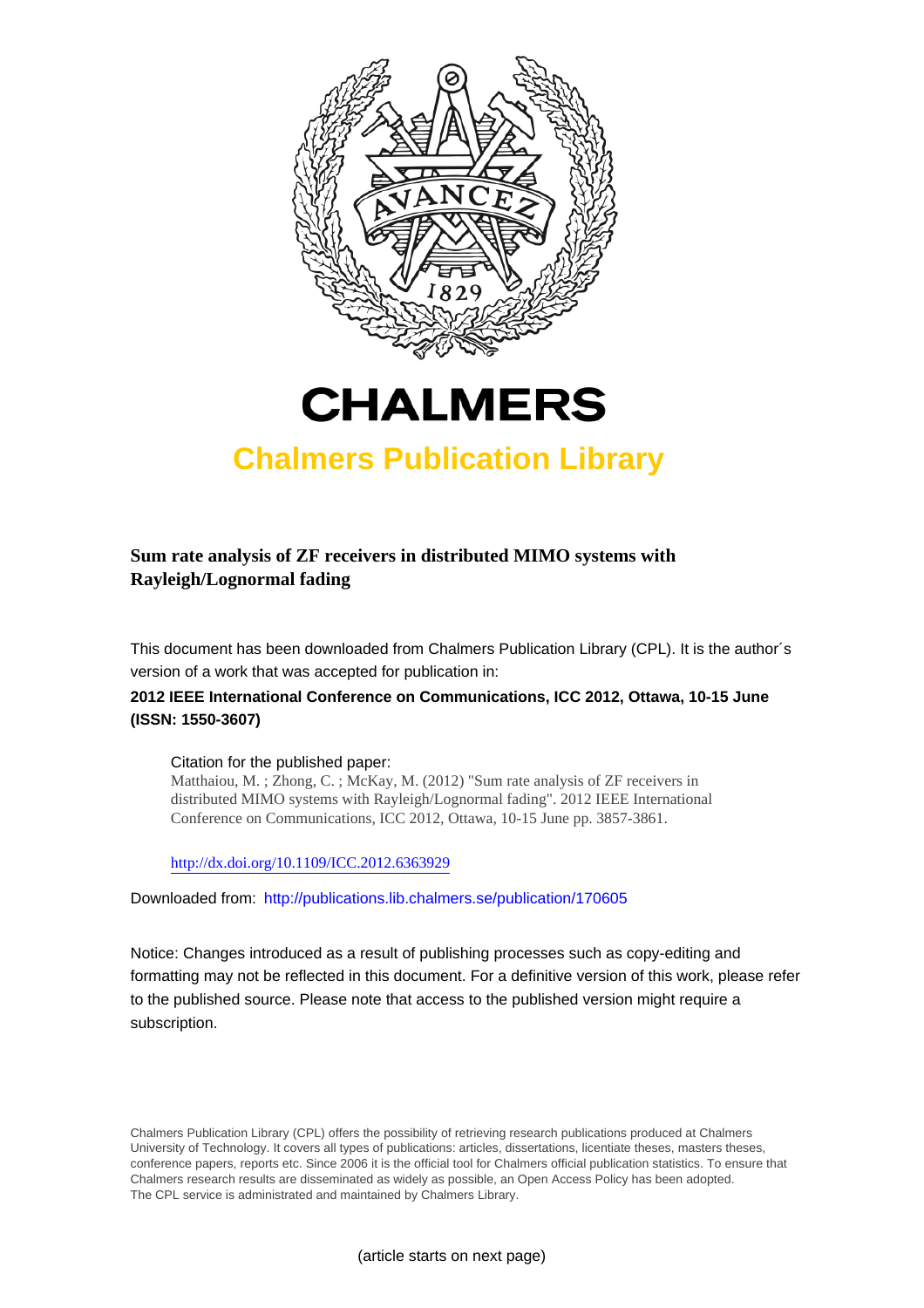# Sum rate analysis of ZF receivers in distributed MIMO systems with Rayleigh/Lognormal fading

Michail Matthaiou<sup>∗</sup>, Caijun Zhong<sup>†</sup>, Matthew R. McKay<sup>‡</sup>, and Tharm Ratnarajah<sup>§</sup>

<sup>∗</sup>Department of Signals and Systems, Chalmers University of Technology, Sweden

†Institute of Information and Communication Engineering, Zhejiang University, China

‡Department of Electronic and Computer Engineering, Hong Kong University of Science and Technology, Hong Kong

§Institute of Electronics, Communications and Information Technology (ECIT), Queen's University Belfast, U.K.

E-mail: michail.matthaiou@chalmers.se, caijun.zhong@ieee.org, eemckay@ust.hk, t.ratnarajah@ecit.qub.ac.uk

*Abstract***—This paper presents a detailed sum rate characterization of distributed multiple-input multiple-output systems operating over composite fading channels and employing linear zero-forcing receivers. We consider the Rayleigh/Lognormal fading model and also take into account the effects of pathloss and spatial correlation at the transmit side. New closedform upper and lower bounds on the achievable sum rate are proposed that apply for arbitrary numbers of antennas. Moreover, we investigate the concept of large-scale multipleantenna systems when the number of receive antennas grow large. In this asymptotic regime, it is shown that the effects of Rayleigh fading are averaged out and the channel is dominated by the much more slowly varying shadowing. An interesting observation from our results is that in order to maximize capacity, the radio ports should be placed at unequal distances to the base station when they experience the same level of shadowing.**

#### I. INTRODUCTION

The capacity limits of point-to-point MIMO systems have been well investigated in the literature for more than a decade now [1]–[3]. The area of distributed multiple-input multiple-output (D-MIMO) systems, where multiple antennas at one end of the radio link are placed into multiple radio ports that are geographically separated, represents a promising technology for achieving macro-diversity gains [4]–[7]. A main difference between D-MIMO systems and conventional point-to-point MIMO configurations is that in the former case each radio link experiences different path-loss and largescale fading (a.k.a. shadowing) effects, due to the different propagation paths. This makes their performance analysis a challenging problem and very few analytical works have been reported which investigate the impact of composite fading channels (i.e., with both small-scale and large-scale fading) on the performance of D-MIMO systems.

Some of the relevant works in this area include [8], in which a large-system capacity analysis was performed while closedform expressions for the mean/outage spectral efficiency in the high signal to noise ratio (SNR) regime were derived. The ergodic capacity of D-MIMO systems was also explored in [9], [10], using tools of majorization theory to propose upper and lower capacity bounds. The common characteristic of [7]–[10] is that they consider optimal nonlinear receivers, whose complexity and implementation cost may be prohibitive particularly if the number of antennas is not small. In this light, linear receivers such as zero-forcing (ZF) [11] and minimum mean squared error receivers [12] are often considered as low complexity alternatives.

In the following, we pursue a detailed statistical analysis of ZF receivers over composite Rayleigh/Lognormal (RLN) fading MIMO channels, taking into account the effect of spatial correlation at the transmit side. This scenario can, for instance, occur when a number of small radio ports with small inter-element spacings (e.g., hand-held devices) transmit data to a base station (BS). To the best of the authors' knowledge, the only directly relevant works are [13] and [14]. In the former, the authors considered a point-to-point MIMO system under RLN fading and approximated the sum rate numerically via Gauss-Hermite polynomials. On the other hand, whilst [14] considered D-MIMO systems, the results were approximations based on replacing the lognormal shadowing model with the analytically friendly gamma distribution. Also, no large-system analysis, in order to exploit the advantages of large-scale multiple-antenna systems (LSMA), was performed therein either.

In the following, we derive closed-form upper and lower bounds on the sum rate of MIMO ZF receivers operating over RLN fading channels and experiencing correlation at the transmit side. The proposed bounds apply for any finite number of antennas and remain tight across the entire SNR range. We also investigate the performance of LSMA systems by assuming that the number of receive antennas grow large. In this case, it is explicitly demonstrated that the effect of small-scale Rayleigh fading is asymptotically averaged out and that the sum rate is affected only by the much more slowly varying large-scale fading. It is also shown that the proposed lower bound converges to a deterministic asymptote, which is analytically derived.

*Notation:* We use upper and lower case boldface to denote matrices and vectors, respectively. The  $n \times n$  identity matrix is expressed as  $I_n$ . A complex Gaussian variable with mean μ and variance  $σ<sup>2</sup>$  reads as  $CN(μ, σ<sup>2</sup>)$ . The expectation of a random variable is denoted as  $\mathcal{E}[\cdot]$ , while the matrix determinant and trace by  $\det(\cdot)$  and  $\text{tr}(\cdot)$ . The  $(i, j)$ -th minor of a matrix is denoted by  $A_{ij}$ ,  $A_i$  is A with the *i*-th column removed while  $[\mathbf{A}]_{mm}$  returns the m-th diagonal element of **A**. The symbols  $(\cdot)^{\dagger}$  and  $(\cdot)^{H}$  represent the pseudo-inverse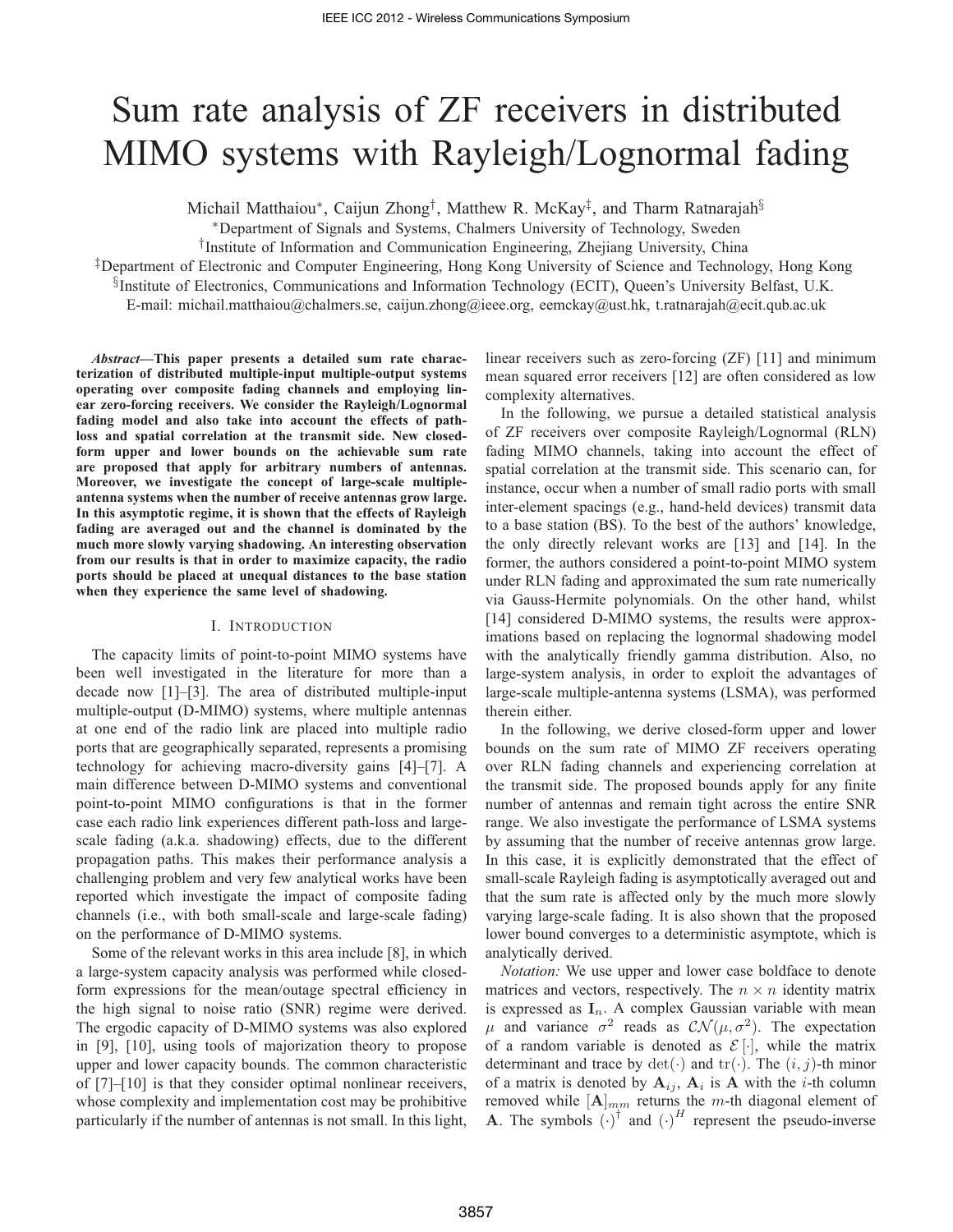and Hermitian transpose of a matrix, respectively, while  $\lceil \cdot \rceil$ is the ceiling operation to the nearest integer. Finally,  $\psi(x)$  is Euler's digamma function [15, Eq. (8.360.1)].

#### II. MIMO FADING MODEL

We consider an uplink D-MIMO system with  $N_r$  receive antennas and  $L$  radio ports each connected to  $N_t$  transmit antennas and also require that  $N_r \geq LN_t$ . Assuming no channel state information at the transmitters, the available average power, P, is distributed uniformly amongst all data streams. In the case of composite fading, the input-output relationship is

$$
\mathbf{y} = \sqrt{\frac{P}{LN_t}} \mathbf{H} \mathbf{\Xi}^{1/2} \mathbf{s} + \mathbf{n}
$$
 (1)

where  $y \in \mathbb{C}^{N_r \times 1}$  is the received signal vector,  $\mathbf{s} \in \mathbb{C}^{LN_t \times 1}$ is the vector containing the transmitted symbols which are drawn from a unit-power constellation and are also uncorrelated circularly symmetric zero-mean complex Gaussian variables. The complex noise term is zero-mean with covariance  $\mathcal{E}\left[\mathbf{n}\mathbf{n}^H\right] = N_0 \mathbf{I}_{N_r}$ , where  $N_0$  is the noise power.

The small-scale fading is captured by the random matrix  $\mathbf{H} \in \mathbb{C}^{N_r \times LN_t}$  which is assumed to follow a complex zeromean Gaussian distribution with correlation among every row; hence, we have  $\mathbf{H} = \mathbf{Z} \mathbf{R}_{\mathrm{T}}^{1/2}$ , where the entries of **Z** are modeled as i.i.d.  $CN(0, 1)$  random variables while  $\mathbf{R}_{\text{T}}$  is the transmit positive definite covariance matrix. Note that smallscale fading correlation occurs only between the antennas of the same radio port since the  $L$  ports are, in general, geographically separated.

On the other hand, the entries of the diagonal matrix  $\Xi \in \mathbb{R}^{LN_t \times LN_t}$  represent the large-scale effects; thus  $\Xi =$  $\text{diag} \left\{ \mathbf{I}_{N_t} \xi_m / D_m^v \right\}_{m=1}^L$  where  $D_m$  denotes the distance between the receiver and the m-th radio port, while  $v$  is the path-loss exponent. As was previously mentioned, the shadowing manifestations are modeled via the classical lognormal distribution. As such, we can express the probability density function (PDF) of the large-scale fading coefficients  $\xi_m, m = 1, \ldots, L$  according to

$$
p(\xi_m) = \frac{\eta}{\xi_m \sqrt{2\pi \sigma_m^2}} e^{-\frac{(\eta \ln \xi_m - \mu_m)^2}{2\sigma_m^2}}, \quad \xi_m \ge 0 \tag{2}
$$

where  $\eta = 10/\ln 10$ , while  $\mu_m$  and  $\sigma_m$  are the mean and standard deviation (both in dB) of the variable's natural logarithm, respectively. At this point, it is worth mentioning that one intrinsic difficulty of the RLN model is that its PDF is not available in closed-form. This renders the performance analysis of D-MIMO systems operating in RLN fading channels cumbersome. Therefore, we first seek to derive some tractable bounds on the sum rate of MIMO ZF receivers.

#### III. RATE ANALYSIS OF MIMO ZF RECEIVERS

In the following, we will focus on the sum rate performance of MIMO ZF receivers. For the case under consideration, the ZF filter is expressed as  $G = (P/LN_t)^{-1/2}T^{\dagger}$  where  $T \triangleq$ 

**HΞ**<sup>1</sup>/2. The instantaneous received SNR at the m-th ZF output  $(1 \leq m \leq LN_t)$  is equal to [11]

$$
\gamma_m \triangleq \frac{\gamma}{LN_t \left[ \left( \mathbf{T}^H \mathbf{T} \right)^{-1} \right]_{mm}} = \frac{\gamma \left[ \mathbf{E} \right]_{mm}}{LN_t \left[ \left( \mathbf{H}^H \mathbf{H} \right)^{-1} \right]_{mm}} \tag{3}
$$

where  $\gamma = P/N_0$  is the average SNR. Note that the second equality follows from the fact that **Ξ** is diagonal. The achievable sum rate, assuming independent decoding at the receiver, is determined as

$$
R \triangleq \sum_{m=1}^{LN_t} \mathcal{E}\left[\log_2(1+\gamma_m)\right]
$$
 (4)

where the expectation is taken over all channel realizations of **H**, **Ξ** and the channel is assumed to be ergodic.

#### *A. Closed-form bounds*

Capitalizing on the results of [16], we derive two novel generic bounds on the sum rate of MIMO ZF receivers that apply for a finite number of antennas and arbitrary SNRs:

*Proposition 1:* The sum rate of ZF receivers over correlated RLN MIMO channels is bounded by  $R_L^{\text{RLN}} \le R \le R_U^{\text{RLN}}$  with  $R_U^{\text{RLN}} =$ 

$$
LN_t \log_2\left(\frac{\text{tr}\left(\mathbf{R}_T^{-1}\right)}{LN_t(N_r-LN_t)} + \frac{\gamma}{N_t L^2} \sum_{m=1}^L \frac{\exp\left(\frac{\mu_m}{\eta} + \frac{\sigma_m^2}{2\eta^2}\right)}{D_m^v}\right) + \frac{LN_t}{\ln 2} \psi\left(N_r-LN_t+1\right) - \sum_{n=1}^{LN_t} \log_2\left[\mathbf{R}_T^{-1}\right]_{mm} \tag{5}
$$

ln 2  
\n
$$
R_L^{\text{RLN}} = \sum_{k=1}^{LN_t} \log_2 \left( 1 + \frac{\gamma}{LN_t} \exp \left( \psi \left( N_r - LN_t + 1 \right) + \frac{\mu_{m'}}{R} \right) \right)
$$

$$
R_L^{\text{RLM}} = \sum_{m=1}^{\infty} \log_2 \left( 1 + \frac{1}{LN_t} \exp\left(\psi \left(N_r - LN_t + 1\right) + \frac{P_m}{\eta}\right) - \ln\left[\mathbf{R}_T^{-1}\right]_{mm} - \nu \ln D_{m'}\right) \right) \tag{6}
$$

where  $m' = \lceil m/N_t \rceil$ .

*Proof:* Applying the generic bounding techniques of [16, Th. 1] and [16, Th. 3], after some basic algebra and taking into account (3), we can easily get

$$
R_U = LN_t \log_2 \left( \mathcal{E} \left[ \lambda^{-1} \right] + \frac{\gamma \mathcal{E} \left[ \text{tr} \left( \Xi \right) \right]}{(LN_t)^2} \right) - \sum_{m=1}^{LN_t} \mathcal{E} \left[ \log_2 \left( \det \left( \mathbf{H}^H \mathbf{H} \right) \right) - \log_2 \left( \det \left( \mathbf{H}_m^H \mathbf{H}_m \right) \right) \right]
$$
(7)

$$
R_L = \sum_{m=1}^{LN_t} \log_2 \left( 1 + \frac{\gamma}{LN_t} \exp\left( \mathcal{E} \left[ \ln \left( \mathbf{\Xi}_{mm} \right) \right. \right. \right) + \ln \left( \det \left( \mathbf{H}^H \mathbf{H} \right) \right) - \ln \left( \det \left( \mathbf{H}^H \mathbf{H} \mathbf{m} \right) \right) \right) \right) \tag{8}
$$

where  $\lambda$  is an unordered eigenvalue of  $\mathbf{H}^H\mathbf{H}$ . We note that both bounds decouple the small and large-scale fading terms. The terms corresponding to the small-scale Rayleigh fading can be evaluated by successively using the property of square matrices det  $(AB) = det(A) det(B)$ , and then recalling the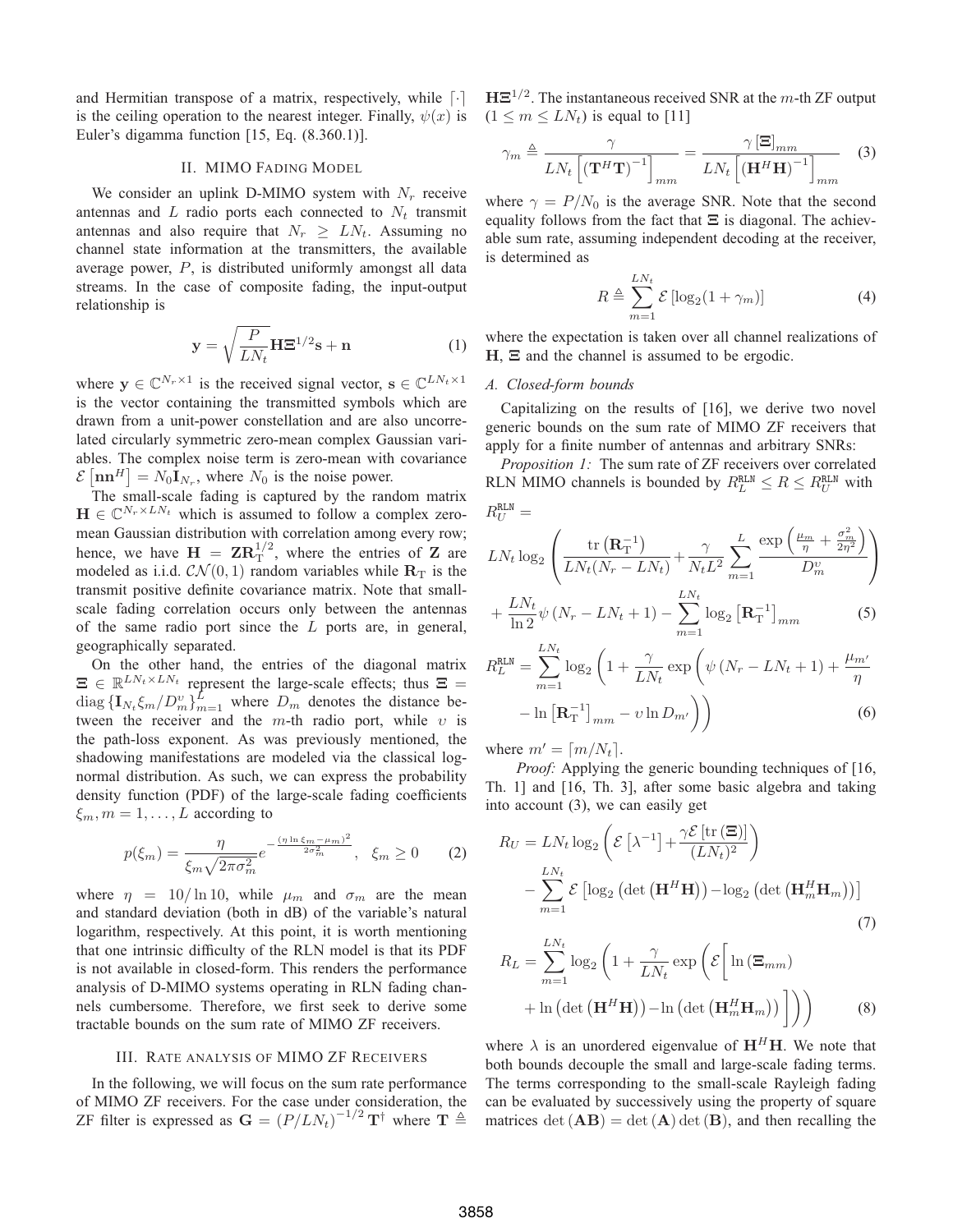following result for a  $N_r \times LN_t$  (with  $N_r \geq LN_t$ ) central Wishart matrix [2, Eq. (A.8.1)]

$$
\mathcal{E}\left[\ln\left(\det\left(\mathbf{Z}^H\mathbf{Z}\right)\right)\right] = \sum_{k=0}^{LN_t-1} \psi\left(N_r - k\right). \tag{9}
$$

The first negative moment of  $\lambda$  is equal to  $\mathcal{E}[\lambda^{-1}] =$  $\text{tr}\left(\mathbf{R}_{\text{T}}^{-1}\right) / (LN_t(N_r - LN_t))$  [16, Th. 4]. For the shadowing terms, recall the fundamental properties of a lognormal variate  $\xi_m \sim \text{LN}(\mu_m/\eta, \sigma_m^2/\eta^2)$  [17],

$$
\mathcal{E}\left[\xi_m^r\right] = \exp\left(\frac{r\mu_m}{\eta} + \frac{r^2\sigma_m^2}{2\eta^2}\right) \tag{10}
$$

$$
\mathcal{E}\left[\ln \xi_m\right] = \mu_m / \eta. \tag{11}
$$

Combining these results and applying the key matrix property  $\left[\mathbf{A}^{-1}\right]_{mm} = \det\left(\mathbf{A}_{mm}\right)/\det\left(\mathbf{A}\right)$ , we conclude the proof. Note that for the special case  $L = 1$  (i.e. point-to-point MIMO systems), we have an alternative upper bound as follows:

*Corollary 1:* For  $L = 1$ , the sum rate of ZF receivers over correlated RLN MIMO channels is upper bounded by  $R \leq$  $R_u^{\text{RLN}}$  with

$$
R_u^{\text{RLN}} = N_t \log_2 \left( \frac{D_1^{\nu} \text{tr} \left( \mathbf{R}_T^{-1} \right)}{N_t (N_r - N_t)} \exp \left( \frac{\sigma_1^2 - 2\eta \mu_1}{2\eta^2} \right) + \frac{\gamma}{N_t} \right)
$$

$$
+ \frac{N_t}{\ln 2} \psi \left( N_r - N_t + 1 \right) - \sum_{m=1}^{N_t} \log_2 \left[ \mathbf{R}_T^{-1} \right]_{mm}
$$

$$
+ N_t \left( \frac{\mu_1}{\eta \ln 2} - \upsilon \log_2 D_1 \right). \tag{12}
$$

*Proof:* The proof follows by noting that in the case  $L = 1$ , we have  $\mathbf{\Xi} = (\xi_1/D_1^v)\mathbf{I}_{N_t}$  and by simple rearrangement of (7). The first negative moment of  $\xi_1$  can be evaluated by setting  $r = -1$  in (10).

As will be shown in the subsequent analysis, the main difference between the above bound and  $R_U$ , is that the former becomes exact at high SNRs. Interestingly,  $R_L^{\text{RLN}}$  is independent of the variance of the lognornal distribution,  $\sigma_m$ . We point out that  $R_U$  exists only for rectangular MIMO matrices with  $N_r \geq LN_t + 1$ , whereas  $R_L$  is more general and exists for square matrices (i.e.  $N_r = LN_t$ ) also. Clearly, the sum rate tends to monotonically increase with the mean of the shadowing distribution  $\mu_m$ , while in all cases under consideration, higher transmitter-receiver distances tend to effectively reduce the sum rate due to the increased path-loss.

In order to better assess the effects of shadowing parameters, we will now introduce two basic results from majorization theory:

*Lemma 1:* [18, p. 7] For any vector  $\mathbf{x} \in \mathbb{R}^n$ , let  $\mathbf{a} \in \mathbb{R}^n$ denote the constant vector with the *i*-th element given by  $a_i =$  $(1/n) \sum_{k=1}^{n} x_k$ . Then, **x** majorizes **a**, or **a**  $\prec$  **x**. This result indicates that the vector with identical entries is majorized by any vector with the same sum value.

*Lemma 2:* [18, 3.A.1] A real-valued function  $f(\cdot)$  defined on a set  $A$  is said to be Schur-convex on  $A$  if

$$
\mathbf{y} \prec \mathbf{x} \quad \text{on} \quad \mathcal{A} \quad \Rightarrow f(\mathbf{y}) \le f(\mathbf{x}). \tag{13}
$$

With these results in hand, we can now present the following key result for the case of uncorrelated RLN fading:

*Corollary 2:* When  $\mu_m = \mu$ ,  $m = 1, \ldots, L$ , the lower bound  $R_L^{\text{RLM}}$  is a Schur-convex function with regard to  $D_m$ ,  $m = 1, \ldots, L$ . Moreover, when  $D_m = D, m = 1, \ldots, L$ , the lower bound  $R_L^{\text{RLM}}$  is a Schur-convex function with regard to  $\mu_m, m = 1, \ldots, L.$ 

*Proof:* Let us start with the first claim. When  $\mu_m = \mu$ , the lower bound reduces to

$$
R_L^{\text{RLN}} = N_t \sum_{m=1}^{L} \log_2 \left( 1 + \frac{a}{D_m^v} \right) \tag{14}
$$

where  $a \triangleq \frac{\gamma}{LN_t} \exp \left( \psi \left( N_r - LN_t + 1 \right) + \frac{\mu}{\eta} \right)$ . Let us now define the function  $f(x) \triangleq \log_2\left(1+\frac{a}{x^{\nu}}\right)$ . Then, it is not difficult to compute

$$
\frac{d^2f(x)}{dx^2} = \frac{av}{\ln 2} \frac{((v+1)x^v + a)}{(x^{v+1} + ax)^2} > 0.
$$
 (15)

Hence,  $f(x)$  is convex w.r.t. x. As such, the first claim can be proved by invoking a result from [9, Lemma 1].

Similarly, when  $D_m = D$ , the lower bound reduces to

$$
R_L^{\text{RLN}} = N_t \sum_{m=1}^{L} \log_2 \left( 1 + b \exp\left(\frac{\mu_m}{\eta}\right) \right) \tag{16}
$$

where  $b \triangleq \frac{\gamma}{LN_t} \exp (\psi (N_r - LN_t + 1) - v \ln D)$ . Again, we can show that the function  $g(x) \triangleq \log_2 \left(1 + b \exp\left(\frac{x}{\eta}\right)\right)$  is a convex function w.r.t. x, which confirms the second claim.  $\blacksquare$ 

Combining Corollary 2 with the above Lemmas, we can infer that the radio ports should be placed at unequal distances to the BS when they experience the same level of shadowing; this implies that a symmetric deployment of radio ports (i.e. equal distances to the BS) can not in practice maximize the achievable sum rate of MIMO ZF receivers. This can be attributed to the decay rate of  $D_m^{-v}$  being much faster for small values of  $D_m$ . As such, having some radio ports very close to the BS is highly beneficial since these ports contribute significantly to the total sum rate, thereby making the nonsymmetric configuration superior.

We can now assess the performance of the proposed bounds against different model parameters. In Fig. 1, we examine the tightness of the upper bound  $R_U^{\text{RLM}}$  in (5),  $R_u^{\text{RLM}}$  in (12) and the lower bound  $R_L^{\text{RLN}}$  in (6) against the SNR. We keep  $N_t = 4, L = 1$  and increase only  $N_r$ . Here and in subsequent figures, the transmit correlation matrix is constructed as  $\mathbf{R}_{\mathrm{T}} = \text{diag} \left\{ \mathbf{R}_{\mathrm{T},m} \right\}_{m=1}^{L}$  where  $\mathbf{R}_{\mathrm{T},m}$  is the correlation matrix between the antennas of the m-th port. The entries of the latter are modeled via the common exponential correlation model  ${R_{\text{T},m}}_{i,j} = \rho_{t,m}^{|i-j|}$  with  $\rho_{t,m} \in [0,1)$  being the transmit correlation coefficient.

It is evident that having more receive antennas can systematically improve the performance of a MIMO ZF receiver, which is due to the mitigation of the noise enhancement effect. Clearly, both  $R_u^{\text{RLM}}$  and  $R_L^{\text{RLM}}$  tighten (i.e. they approach the exact sum rate curves) at high SNRs and when the number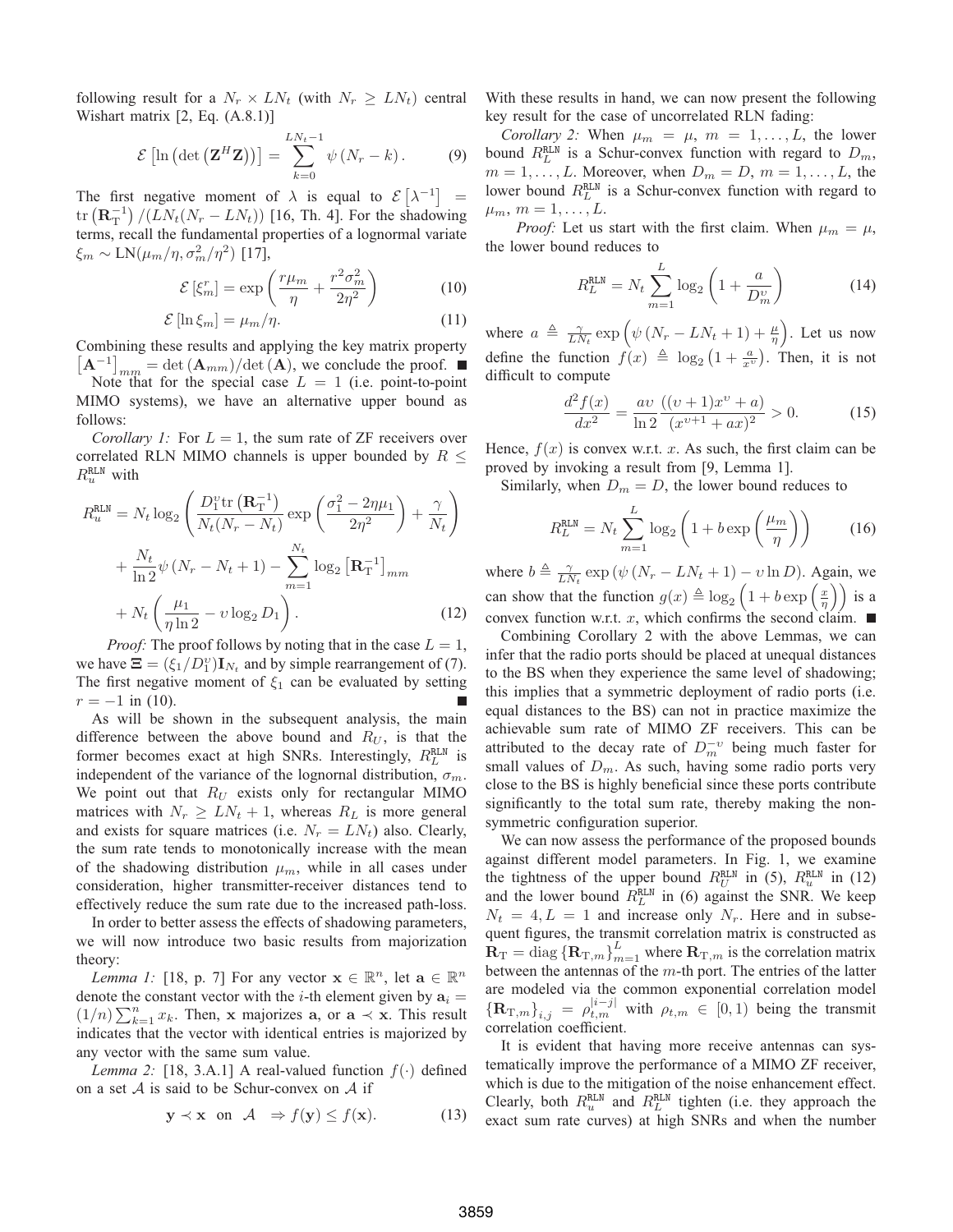

Fig. 1. Simulated sum rate and upper/lower bounds against the SNR  $\gamma$  for RLN fading ( $N_t = 4, L = 1, v = 4, \rho_{t,m} = 0.8, \mu_m = 4$  dB,  $\sigma_m = 2$  dB,  $D_1 = 1000$  m).

of antennas grows large. On the other hand, the more general upper bound  $R_U^{\text{RLM}}$  remains sufficiently tight across the entire SNR range; in fact, for small number of receive antennas,  $N_r$ ,  $R_U^{\text{RLN}}$  is tighter than  $R_u^{\text{RLN}}$  in the low SNR regime. In order to get some additional insights into the tightness of  $R_U^{\text{RLM}}$ , we can consider the associated bounding error at high SNRs, which is quantified as a fixed rate offset given by

$$
\Delta R^{\text{RLM}} \triangleq R_U^{\text{RLM}} - R^{\text{RLM}}
$$

$$
\gamma \to \infty
$$

$$
LN_t \log_2 \left( \frac{1}{L} \sum_{m=1}^{L} \frac{\exp\left(\frac{\mu_m}{\eta} + \frac{\sigma_m^2}{2\eta^2}\right)}{D_m^v} \right)
$$

$$
- N_t \sum_{m=1}^{L} \left( \frac{\mu_m}{\eta \ln 2} - \upsilon \log_2 D_m \right). \tag{17}
$$

Interestingly, this offset is only a function of the shadowing parameters, the number of transmit antennas and radio ports, and is independent of the spatial correlation and numbers of receive antennas. This occurs due to the inherent structure of  $R_U$ , described in (7), which decouples the terms depending on small-scale fading from those depending jointly on SNR and large-scale fading. In general,  $R_U^{\text{RLRN}}$  is tighter for small number of transmit antennas and radio ports and small transmitterreceiver distances. Note that for the special case of point-topoint MIMO systems  $(L = 1)$ , the expression in (17) simplifies to

$$
\Delta R^{\text{RLN}} \stackrel{\gamma \to \infty}{=} \frac{N_t \sigma_1^2}{2\eta^2 \ln 2}.
$$
 (18)

The above result further indicates that for a fixed  $L$ , the upper bound is tighter for a small number of transmit antennas and smaller shadowing variance. In other words, the bound is tighter when the fading fluctuations are not very severe.

In Fig. 2, we investigate the impact of radio ports' deployment on the sum rate. To this end, we consider two different



Fig. 2. Simulated sum rate and upper/lower bounds against the SNR  $\gamma$ for RLN fading and two different configurations ( $N_r = 12, N_t = 2, L =$  $3, v = 4, \rho_{t,m} = 0.8, \mu_m = 4$  dB,  $\sigma_m = 2$  dB with (a) anti-symmetrical configuration  $D_1 = 1000$  m,  $D_2 = 1500$  m,  $D_3 = 2000$  m and (b) symmetrical configuration  $D_1 = D_2 = D_3 = 1500$  m).

configurations with the same total distance constraint. For the symmetrical configuration, all ports are placed at the same distance to the BS  $(D_1 = D_2 = D_3 = 1500 \text{ m})$  while for the anti-symmetrical configuration we have that  $D_1 = 1000$  m,  $D_2 = 1500$  m,  $D_3 = 2000$  m. As suggested by Corollary 2, the latter configuration yields higher sum rate due to weaker path-loss effects (i.e. it is beneficial to put the radio ports close to the BS to get a stronger signal). On the other hand, it turns out that both bounds, and especially the upper bound, are tighter for the former configuration.

#### *B. Sum rate analysis of LSMA systems with ZF receivers*

We can now investigate the emerging area of LSMA systems, which are anticipated to deploy very large number of low power antenna elements (e.g., hundreds of antennas at a BS with a power on the order of mW) [19]. In this case, we assume that the available transmit power is normalized by the large number of antennas at the BS. With the aid of this normalization, we guarantee that the total received power does not diverge as  $N_r \to \infty$ . Mathematically speaking, we set the transmit power,  $P$ , to be scaled down  $N_r$  times such that the effective transmit SNR can be defined as  $\gamma_u \triangleq \gamma/N_r$ , where  $\gamma$  is kept fixed and finite.

*Corollary 3:* For RLN MIMO channels as  $N_r$  grows to infinity and  $N_t$  is kept fixed, while the effective SNR is given by  $\gamma_u \triangleq \gamma/N_r$ ,  $R_L$  approaches

$$
R_L \stackrel{N_r \to \infty}{=} N_t \sum_{m=1}^L \log_2 \left( 1 + \frac{\gamma_u N_r}{L N_t} \exp\left(\frac{\mu_m}{\eta} - v \ln D_m\right) \right)
$$
\n
$$
(19)
$$

$$
= N_t \sum_{m=1}^{L} \log_2 \left( 1 + \frac{\gamma}{LN_t} \exp\left(\frac{\mu_m}{\eta} - \upsilon \ln D_m\right) \right).
$$
\n(20)